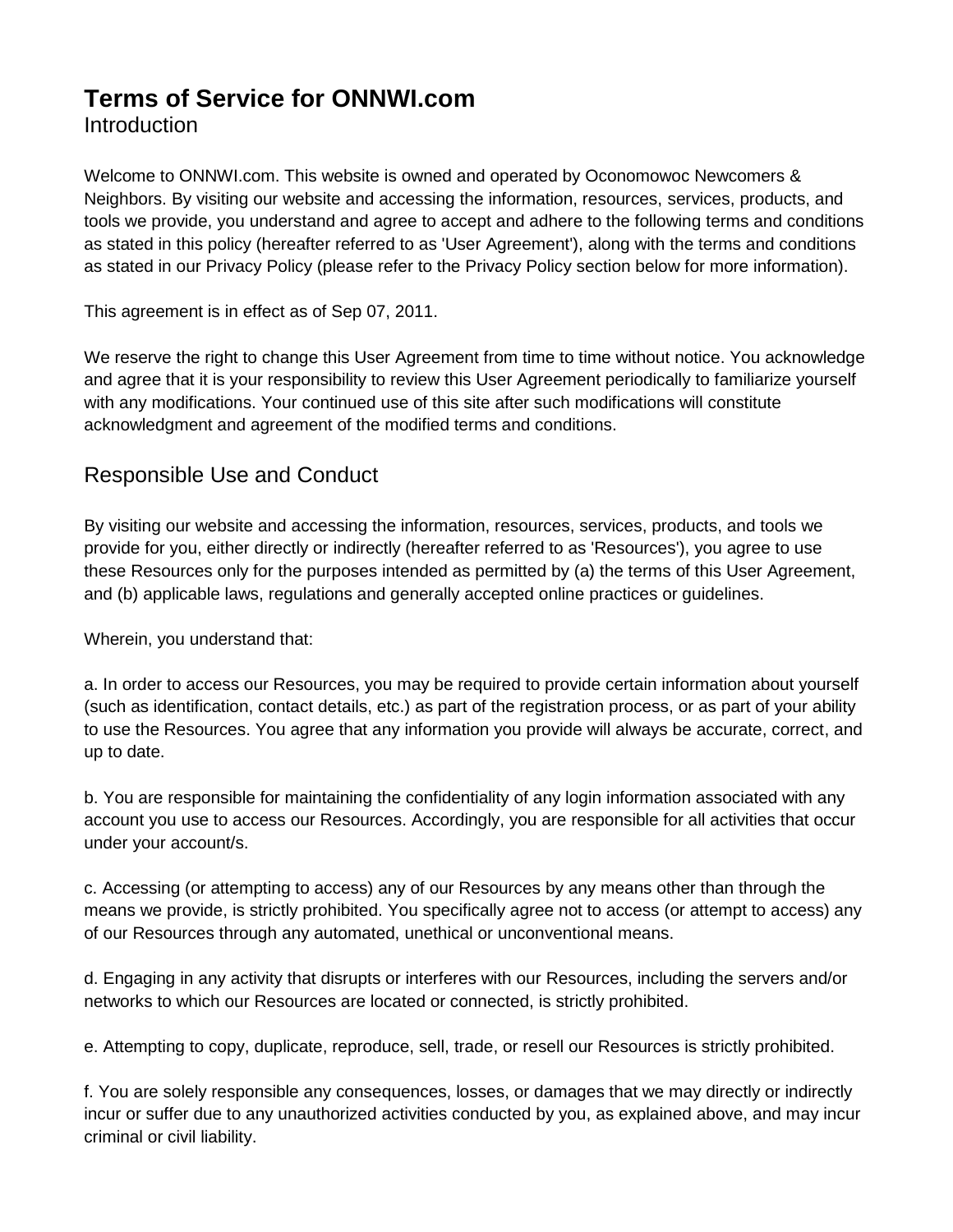g. We may provide various open communication tools on our website, such as blog comments, blog posts, public chat, forums, message boards, newsgroups, product ratings and reviews, various social media services, etc. You understand that generally we do not pre-screen or monitor the content posted by users of these various communication tools, which means that if you choose to use these tools to submit any type of content to our website, then it is your personal responsibility to use these tools in a responsible and ethical manner. By posting information or otherwise using any open communication tools as mentioned, you agree that you will not upload, post, share, or otherwise distribute any content that:

i. Is illegal, threatening, defamatory, abusive, harassing, degrading, intimidating, fraudulent, deceptive, invasive, racist, or contains any type of suggestive, inappropriate, or explicit language; ii. Infringes on any trademark, patent, trade secret, copyright, or other proprietary right of any party; Iii. Contains any type of unauthorized or unsolicited advertising;

Iiii. Impersonates any person or entity, including any ONNWI.com employees or representatives.

We have the right at our sole discretion to remove any content that, we feel in our judgment does not comply with this User Agreement, along with any content that we feel is otherwise offensive, harmful, objectionable, inaccurate, or violates any 3rd party copyrights or trademarks. We are not responsible for any delay or failure in removing such content. If you post content that we choose to remove, you hereby consent to such removal, and consent to waive any claim against us.

h. We do not assume any liability for any content posted by you or any other 3rd party users of our website. However, any content posted by you using any open communication tools on our website, provided that it doesn't violate or infringe on any 3rd party copyrights or trademarks, becomes the property of Oconomowoc Newcomers & Neighbors, and as such, gives us a perpetual, irrevocable, worldwide, royalty-free, exclusive license to reproduce, modify, adapt, translate, publish, publicly display and/or distribute as we see fit. This only refers and applies to content posted via open communication tools as described, and does not refer to information that is provided as part of the registration process, necessary in order to use our Resources. All information provided as part of our registration process is covered by our [privacy policy.](http://www.onnwi.com/documents/ONN%20Privacy%20Policy.pdf)

i. You agree to indemnify and hold harmless Oconomowoc Newcomers & Neighbors and its parent company and affiliates, and their directors, officers, managers, employees, donors, agents, and licensors, from and against all losses, expenses, damages and costs, including reasonable attorneys' fees, resulting from any violation of this User Agreement or the failure to fulfill any obligations relating to your account incurred by you or any other person using your account. We reserve the right to take over the exclusive defense of any claim for which we are entitled to indemnification under this User Agreement. In such event, you shall provide us with such cooperation as is reasonably requested by us.

### **Privacy**

Your privacy is very important to us, which is why we've created a separate Privacy Policy in order to explain in detail how we collect, manage, process, secure, and store your private information. Our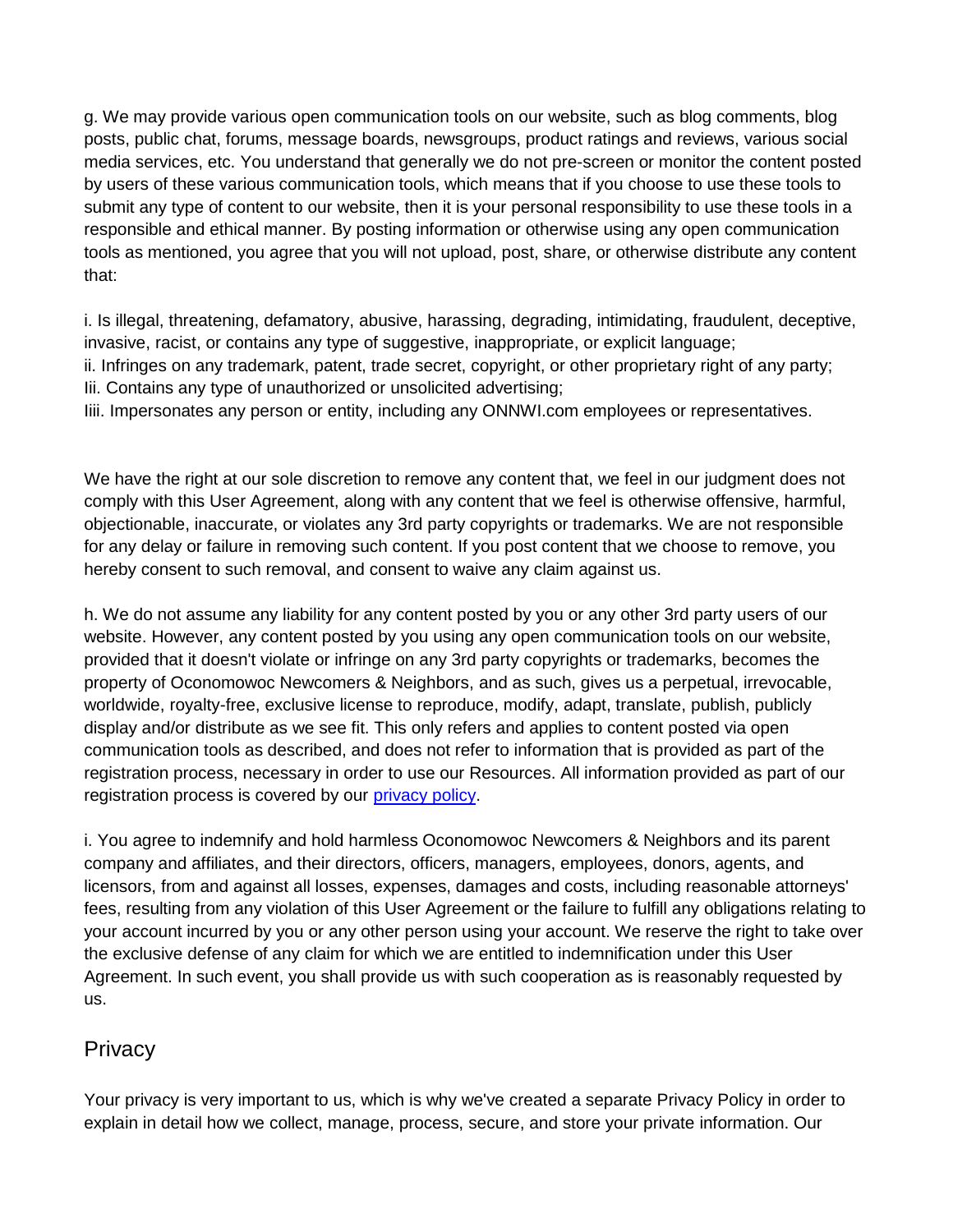privacy policy is included under the scope of this User Agreement. To read our privacy policy in its entirety, [click here.](http://www.onnwi.com/documents/ONN%20Privacy%20Policy.pdf)

## Limitation of Warranties

By using our website, you understand and agree that all Resources we provide are "as is" and "as available". This means that we do not represent or warrant to you that:

i) the use of our Resources will meet your needs or requirements.

ii) the use of our Resources will be uninterrupted, timely, secure or free from errors.

iii) the information obtained by using our Resources will be accurate or reliable, and

iv) any defects in the operation or functionality of any Resources we provide will be repaired or corrected.

Furthermore, you understand and agree that:

v) any content downloaded or otherwise obtained through the use of our Resources is done at your own discretion and risk, and that you are solely responsible for any damage to your computer or other devices for any loss of data that may result from the download of such content. vi) no information or advice, whether expressed, implied, oral or written, obtained by you from Oconomowoc Newcomers & Neighbors or through any Resources we provide shall create any warranty, guarantee, or conditions of any kind, except for those expressly outlined in this User Agreement.

### Limitation of Liability

In conjunction with the Limitation of Warranties as explained above, you expressly understand and agree that any claim against us shall be limited to the amount you paid, if any, for use of products and/or services. Oconomowoc Newcomers & Neighbors will not be liable for any direct, indirect, incidental, consequential or exemplary loss or damages which may be incurred by you as a result of using our Resources, or as a result of any changes, data loss or corruption, cancellation, loss of access, or downtime to the full extent that applicable limitation of liability laws apply.

# Copyrights/Trademarks

All content and materials available on ONNWI.com, including but not limited to text, graphics, website name, code, images and logos are the intellectual property of Oconomowoc Newcomers & Neighbors, and are protected by applicable copyright and trademark law. Any inappropriate use, including but not limited to the reproduction, distribution, display or transmission of any content on this site is strictly prohibited, unless specifically authorized by Oconomowoc Newcomers & Neighbors.

# Termination of Use

You agree that we may, at our sole discretion, suspend or terminate your access to all or part of our